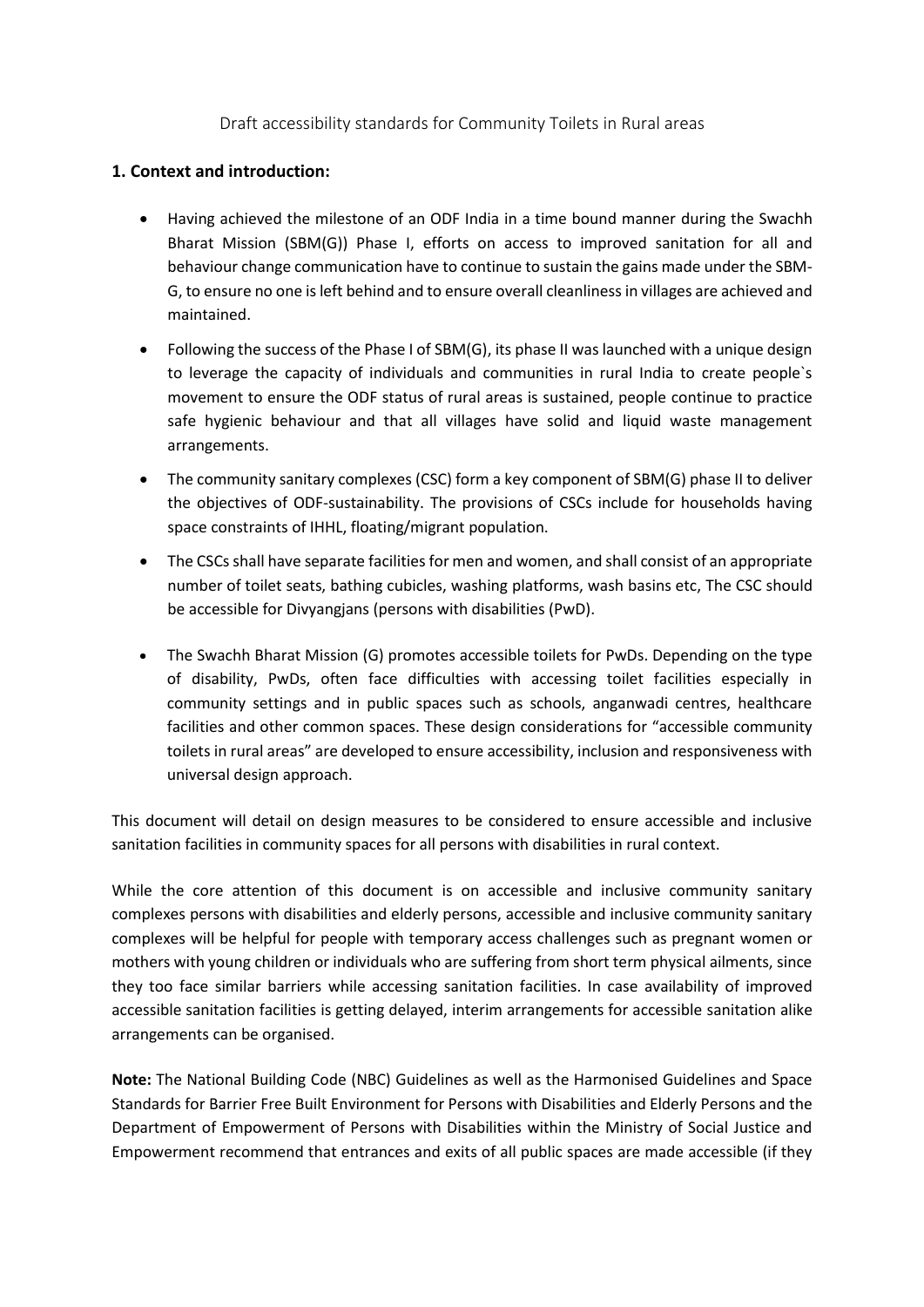are not, already). For this, specific design considerations for ramps, pavements, markers, space requirements, assistive devices, etc. have been provided.

As the focus of this document is towards accessible sanitation solutions at community level, [Universal](https://universaldesign.ie/Built-Environment/Building-for-Everyone/5-Sanitary-Facilities.pdf)  [Design Approach for Sanitary Facilities](https://universaldesign.ie/Built-Environment/Building-for-Everyone/5-Sanitary-Facilities.pdf) and/ or the Harmonized [Guidelines and Standards for Universal](https://cpwd.gov.in/Publication/HG2021_MOHUAN.pdf)  [Accessibility in India](https://cpwd.gov.in/Publication/HG2021_MOHUAN.pdf) are suggested for further consideration. Furthermore, it is to be noted that the proposed suggestions are made taking into consideration realistic possibilities for community operated and maintained (and in some cases owned) rural areas. While there are many technologyintensive solutions such as sensor-based taps, dustbins, doors, etc., and cost intensive hardware which can make them more accessible, the same are not immediately realistic for rural areas given their high capital costs and need for regular operations and maintenance.

| <b>Type of disability</b>                                                                                                                                   | <b>Identified difficultiesfaced in</b><br>accessing/ using toilets                                                                                                                                                                                                                           | <b>Examples of design</b><br>considerations/solutionsbeing<br>envisaged                                                                                                                                                                                                                                                                                                                                                                                                                                                                                                                                                                       |
|-------------------------------------------------------------------------------------------------------------------------------------------------------------|----------------------------------------------------------------------------------------------------------------------------------------------------------------------------------------------------------------------------------------------------------------------------------------------|-----------------------------------------------------------------------------------------------------------------------------------------------------------------------------------------------------------------------------------------------------------------------------------------------------------------------------------------------------------------------------------------------------------------------------------------------------------------------------------------------------------------------------------------------------------------------------------------------------------------------------------------------|
| Physical disability/<br>mobility impairments<br>(such as Cerebral<br>Palsy, Locomotor<br>Disability, Muscular<br>Dystrophy, Multiple<br>Sclerosis,<br>etc.) | Difficulties in maintaining<br>$\bullet$<br>balance<br>Difficulties in squatting, getting<br>$\ddot{\phantom{0}}$<br>up and/or turning<br>Difficulty in finding and/or<br>$\bullet$<br>holding objects such as<br>doorknob, water container etc.<br>Extreme pain while movement<br>$\bullet$ | Path leading to toilet smooth and<br>$\bullet$<br>free of barriers<br>Handrail along path for support<br>$\bullet$<br>Ramps with adequate slope<br>$\bullet$<br>Floor made of non-slippery material<br>$\bullet$<br>Toilet entrance adequate for a<br>$\bullet$<br>wheelchair to enter<br>Toilet cubicle space adequate for a<br>$\bullet$<br>person with a wheelchair to move<br>and close door comfortably<br>Handrail/grab bar inside toilet<br>$\bullet$<br>cubicle<br>Raised seat<br>$\bullet$<br>Height/level of fixtures adjusted as<br>per requirement<br>Modifications in the door to ensure<br>$\bullet$<br>privacy and ease of use |
| Vision impairments<br>(blindness or low<br>vision)                                                                                                          | Difficulty in finding path<br>$\bullet$<br>Difficulty in maintaining balance<br>$\bullet$<br>Difficulty in finding and/or<br>$\ddot{\phantom{0}}$<br>holding objects such as<br>doorknob, water container etc.                                                                               | Landmark posts/guide strings along<br>$\bullet$<br>the path leading to toilet<br>Handrail/grab bar inside toilet<br>$\bullet$<br>cubicle<br>Floor made of non-slippery material<br>$\bullet$<br>Toilet and area outside toilet well<br>$\bullet$<br>illuminated<br>Adequate colour/tonal contrast<br>$\bullet$<br>between walls, floor and fixtures                                                                                                                                                                                                                                                                                           |
| Intellectual disabilities<br>or sensory<br>impairments                                                                                                      | Sensitivity to sight/ smell<br>ł,<br>Fear in dark/closed space<br>$\ddot{\phantom{0}}$                                                                                                                                                                                                       | Adequate space and ventilation in<br>$\bullet$<br>toilets<br>Toilet and area outside the toilet<br>$\ddot{\phantom{0}}$<br>well illuminated                                                                                                                                                                                                                                                                                                                                                                                                                                                                                                   |
| Speech and Hearing<br>Impairment                                                                                                                            | Difficulty in locating the building<br>$\ddot{\phantom{0}}$                                                                                                                                                                                                                                  | Use of proper sign age with<br>$\bullet$                                                                                                                                                                                                                                                                                                                                                                                                                                                                                                                                                                                                      |

# **2. Design solutions for accessible community toilets in rural areas**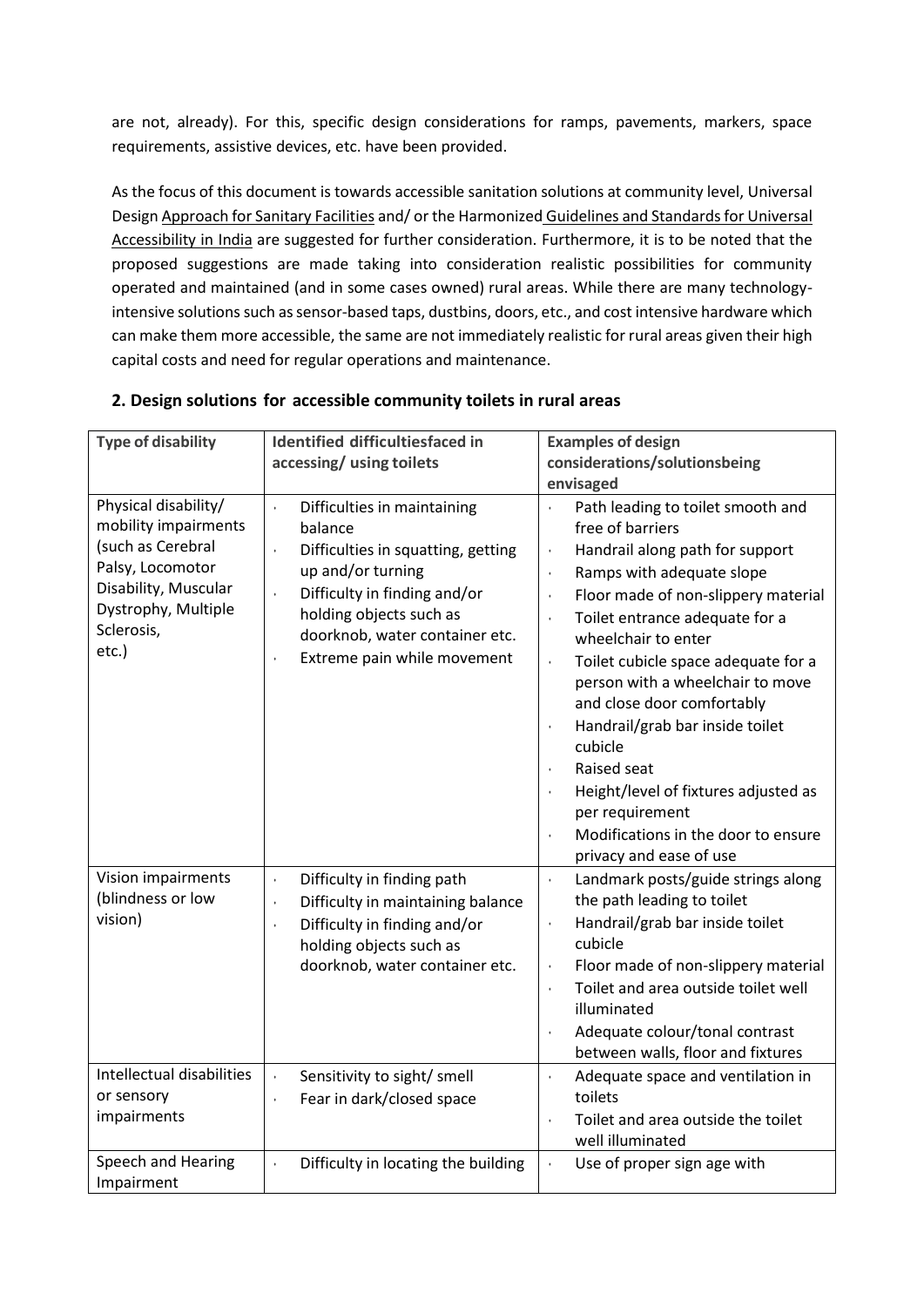|                              | Difficulty in accessing the<br>$\bullet$<br>facilities inside the block with<br>privacy | appropriate position to locate the<br>building, to access the facilities like<br>toilets/urinals.<br>The signages may contain the<br>$\bullet$<br>symbol and text together for easy<br>access.<br>The letter sizes are to be bold with<br>$\bullet$<br>18 pt size generally and to be<br>usually placed at 1500 to 1800 mm<br>from ground on the wall.<br>Contrast colour may be used for the<br>$\bullet$<br>wall painting with symbol and text<br>together. |
|------------------------------|-----------------------------------------------------------------------------------------|---------------------------------------------------------------------------------------------------------------------------------------------------------------------------------------------------------------------------------------------------------------------------------------------------------------------------------------------------------------------------------------------------------------------------------------------------------------|
| <b>Multiple Disabilities</b> | Difficult in accessing the facilities<br>Difficult in movement/ squatting,<br>cleaning  | The design for the accessible toilet<br>$\bullet$<br>may be as per the universal design<br>standards<br>The toilet facility should include all<br>$\bullet$<br>accessible features such as<br>accessible pathway, ramp, steps,<br>handrails, entrance door, corridor,<br>inner moving space, grab bars,<br>handrails, contrast colour brand on<br>the inner wall etc.                                                                                         |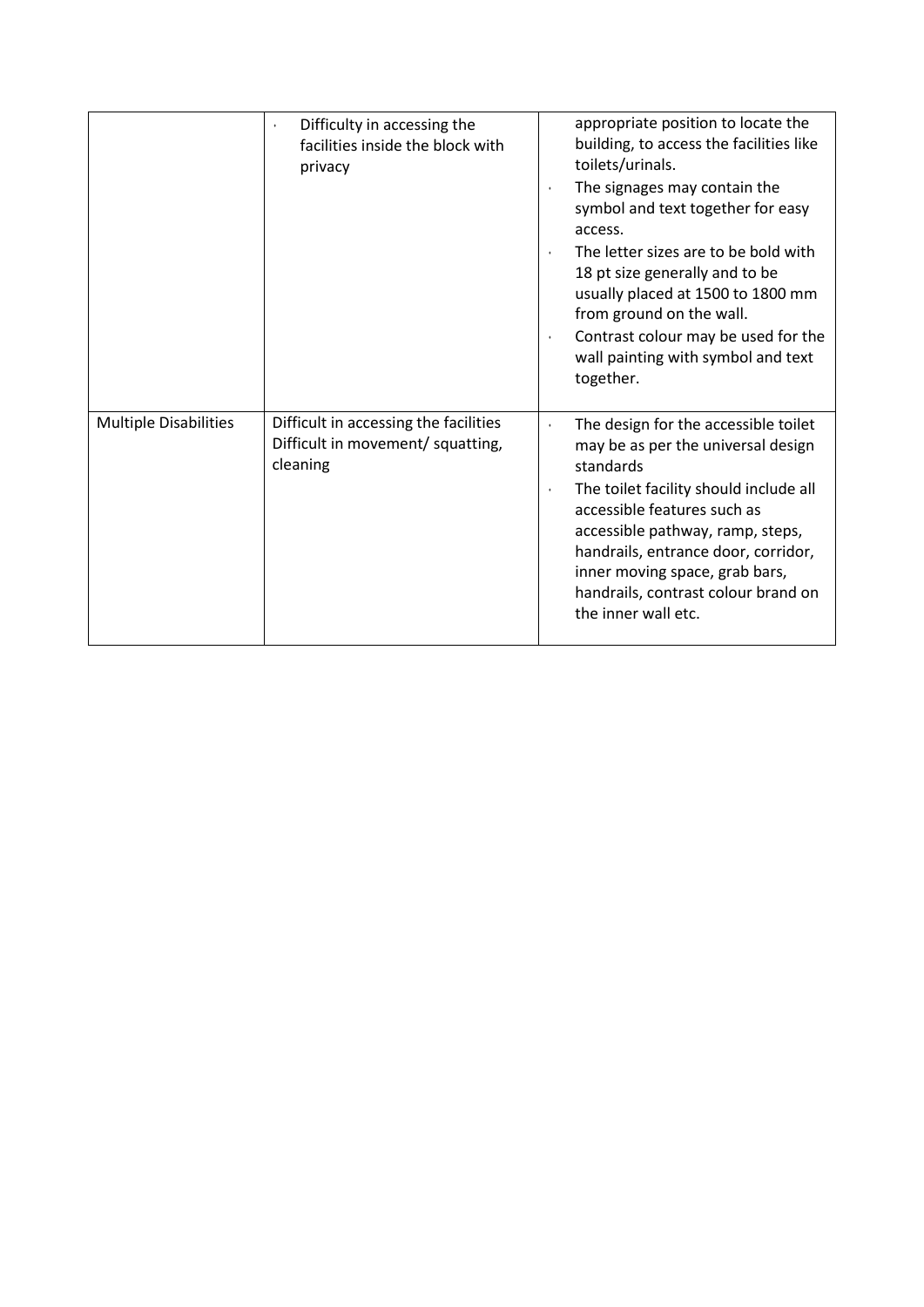## **3. Sample designs for community toilets with accessible toilet cubicles in rural context**

### Design Sample – 1

Sample community sanitary complex design for areas with sufficient land availability - with accessible and inclusive toilet cubicle along with regular sectioned male and female toilet units.

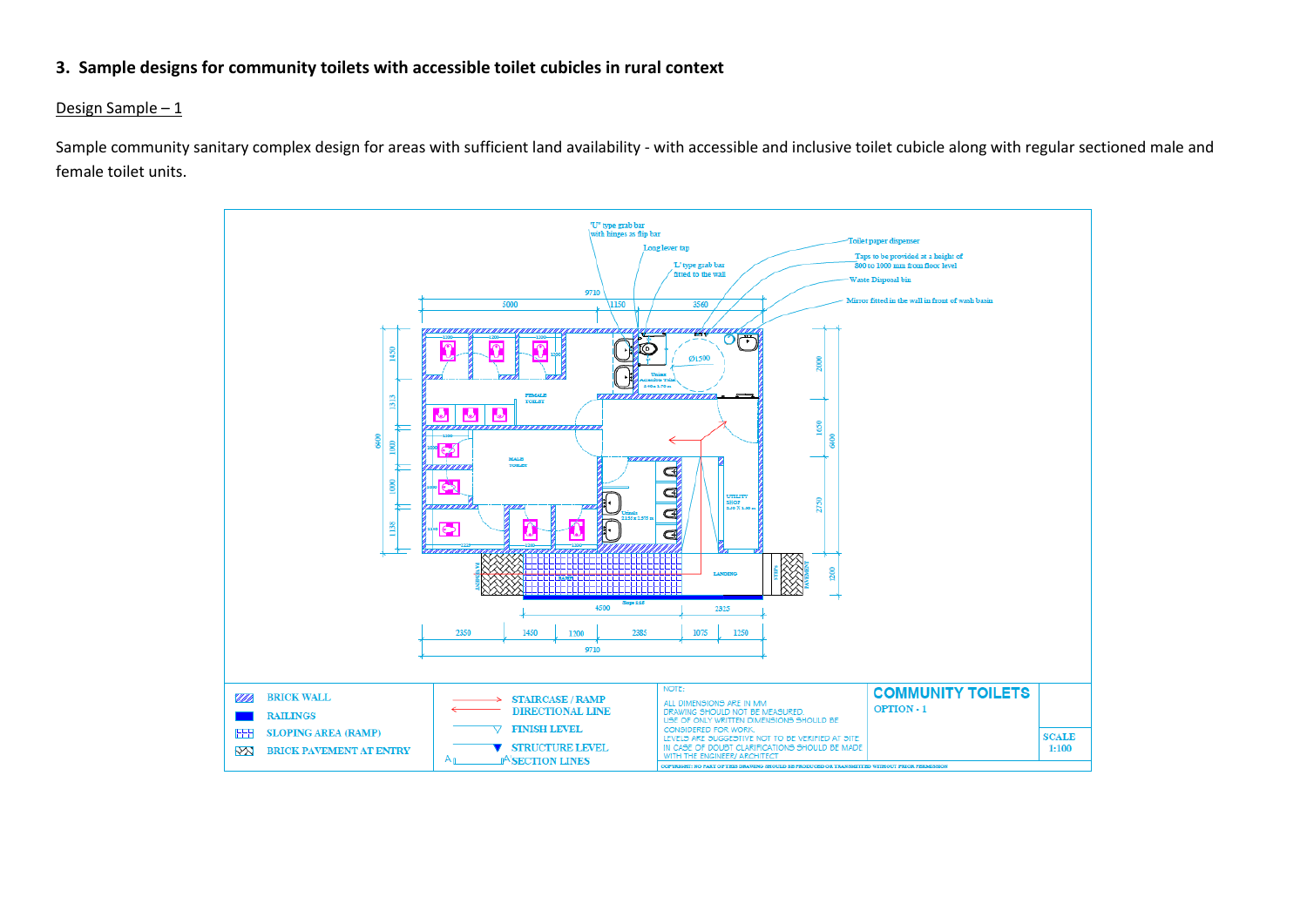### Design Sample – 2

Sample community sanitary complex design for areas with less land availability - with accessible and inclusive toilet cubicles along with regular sectioned male and female toilet units.

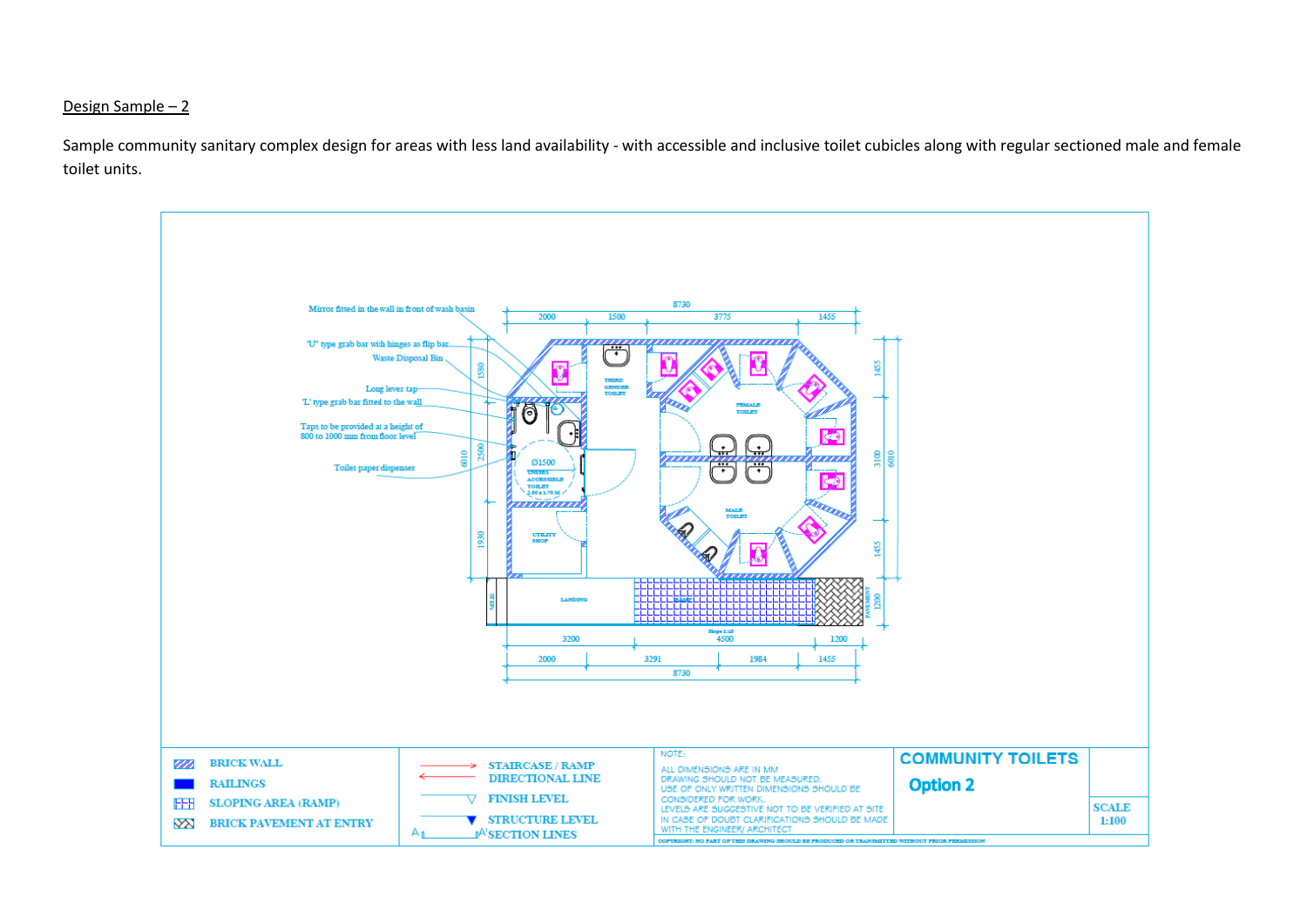### Design Sample – 3

Sample community sanitary complex design for areas with uneven land availability - with accessible and inclusive toilet cubicles along with regular sectioned male and female toilet units.

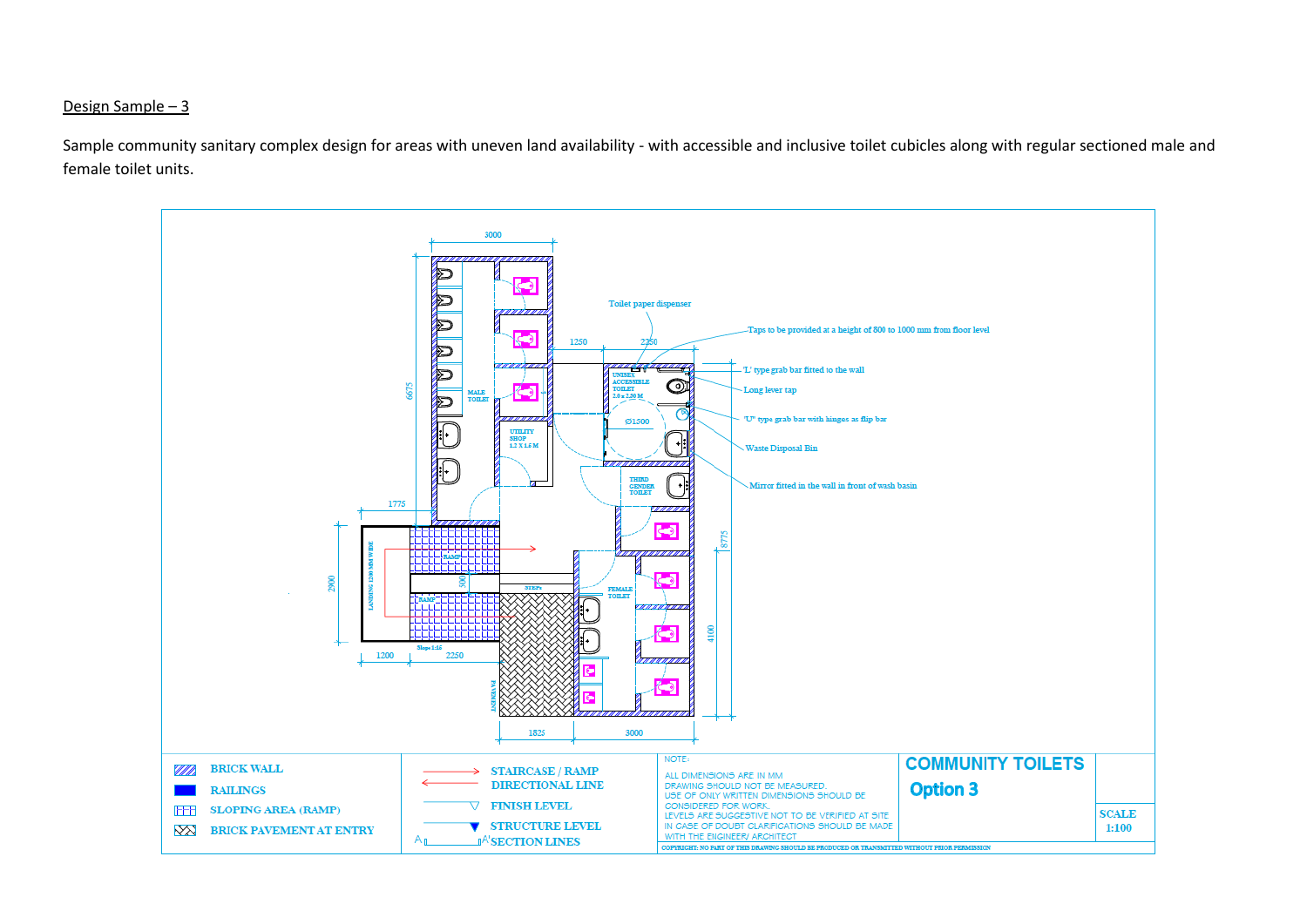# **4. 1Key design considerations:**

Following are standards described (with measurements/ dimensions) that may be appropriate for a community sanitary complex in rural context:

- a. Signage and colour
	- The accessible signage (both the symbol and the text with 18 pts) should be fixed at the entry of the toilet at 1.5 meters above the floor level. The signage should be painted with a contrast colour with Braille facility in it.
	- Contrast colour band may be provided surrounding the door of the toilet and at the inner wall for easy access of the people with low vision. Similarly, the commode, wash basins and other fixtures inside the toilet should be of contrast to the inner wall colour.

### b. Accessibility

- The Pathway (access) to the toilet should have clear and smooth and antiskid floor having tactile tile fixing as per proper specification. There should not be any obstacle (either fixed or movable) from the approach road to the toilet complex. The width of the pathway may be minimum 1200mm or more.
- The entrance of the toilet complex should have a ramp (moderately with a slope of 1:15 or less ). The clear width of the ramp should preferably be 1200mm or more depending on the footfall. The landing before the ramp should be at least,1200mm X 1200mm clear space. For a wheel chair user, the minimum clear width should be 900mm.
- Ramp should have Hand Rails on both sides and at two levels. The lower one at 700 to 750mm height and the upper rail should be fixed at 850 to 900 mm height from the finished floor. Both ends should be rounded and grouted and extend up to 300mm beyond the top and bottom of the ramp. If there is a level difference between two floors inside the toilet building, a ramp of 1:15 gradient may be provided for easy and smooth access.
- The accessible steps should be provided with a uniform riser of maximum height: 150mm and uniform Tread of minimum width: 300mm. The steps should have an unobstructed width of at least 1200mm. There should have continuous handrails on both sides at two levels. The lower rail should be fixed at 700 to 750mm height and the upper rail at 850 to 900mm height from the finished floor. Both ends should be rounded and grouted and extend up to 300mm beyond the top and bottom of stairs.
- The corridor inside the building should have a clear passage width of 1200mm to access the toilets in a wheel chair.
- c. Accessible toilet
	- In the suggested sample designs, one specific toilet has been kept for Persons with Disability to access. There is adequate corridor width, door opening outside, adequate inner space, commode with grab bars etc. that makes easy accessibility into the toilet for all people with disabilities.
	- It may be proposed that the inner space should preferably be 1.80mt x 2.00mt wherein there should be a clear space of 1200mm in front of the water closet (WC), for easy circular movement of the wheelchair.
	- The door width to the toilet should be 900mm clear width and should be opening outside clearly. Contrast colour band, surrounding the door frame & shutters may be provided for the visually impaired people to access easily.
	- The doors of water closet should open outside for convenience. A sliding door is also advisable. The